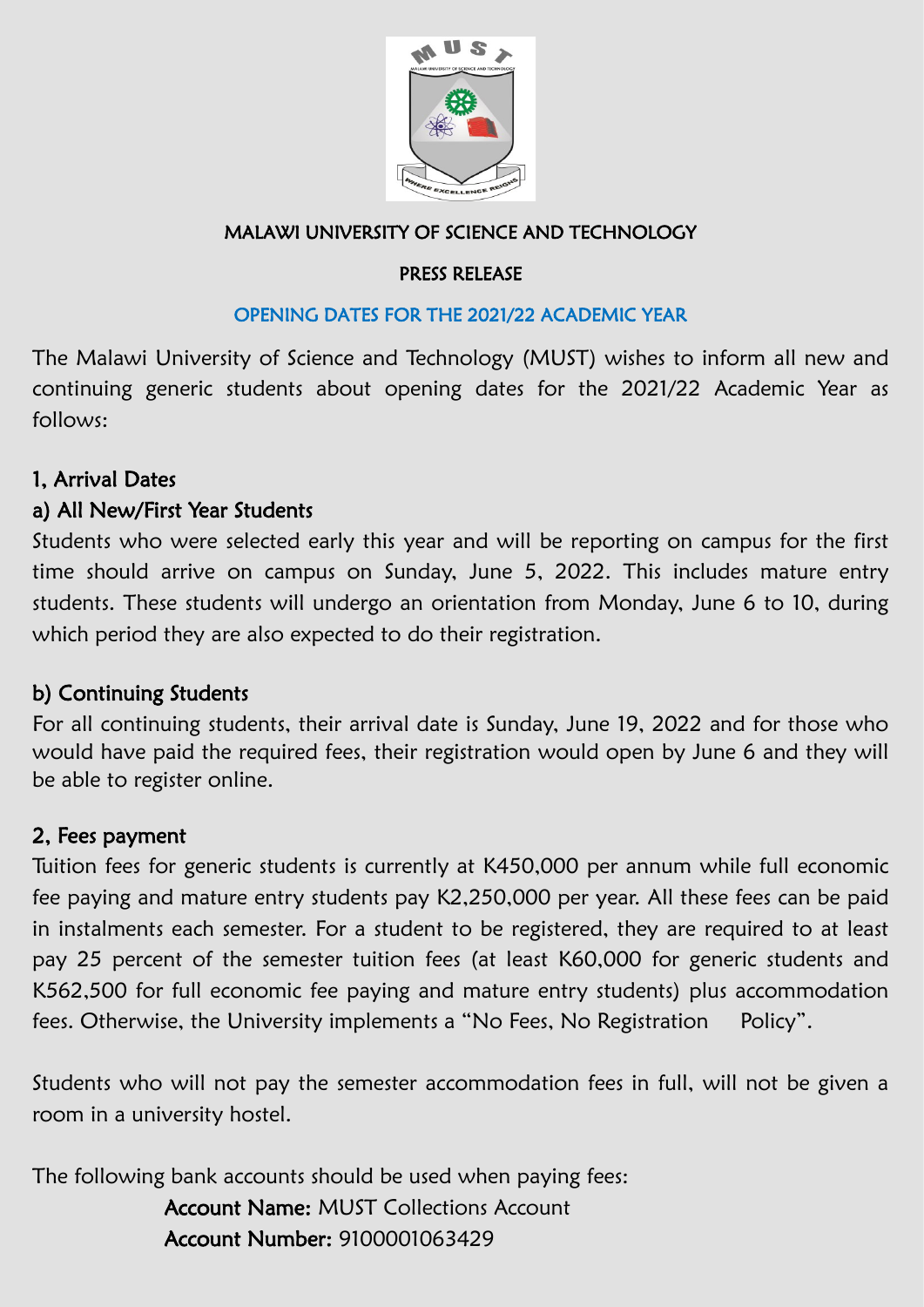Bank Name: Standard Branch: Limbe Swift Code: SBICMWMX

or

(ii) Account Name: MUST Collections Account Account Number: 1070000218137 Bank Name: FDH Bank Branch: Limbe Swift Code: FDHFMWMW

Payment can also be made online on our webpage [\(www.must.ac.mw\)](http://www.must.ac.mw).

When fees is paid through the bank, there is need for the students to submit a deposit slip to Finance as proof of payment. However, there is no need for this for online fees payment.

#### 3, Support services

The offices of the Dean of Students' Affairs, Estates Development Management and Finance will be open during both weekends when students are expected to arrive on campus. Students are advised to direct all matters related to their welfare and accommodation to the office of the Dean of Students' Affairs. Finance will be there to verify and confirm fees and other payments.

Upon arrival, all new students should present themselves to the two offices below whose officers will be on campus on the arrival days:

#### a, Dean of Students Affairs

This office is there to support students with any matters relating to their welfare on campus. These include matters of social and psychosocial support plus hostel room allocation for those who would have paid for campus accommodation.

#### b, Finance/Accounts

This office will be there to verify students' fees payments (not collecting or receiving fees). Students are required to pay their tuition and other fees through the bank or online. Once the Finance team or their system verifies fees payment, they will authorize other offices or systems such as for registration, to give the student access. If fees is not paid, all access points for the student will be locked up until such a time when fees is paid.

#### 3, Campus security

The University has security officers in designated places, including the teaching area, hostels and at the main entrance. However, students have the primary responsibility for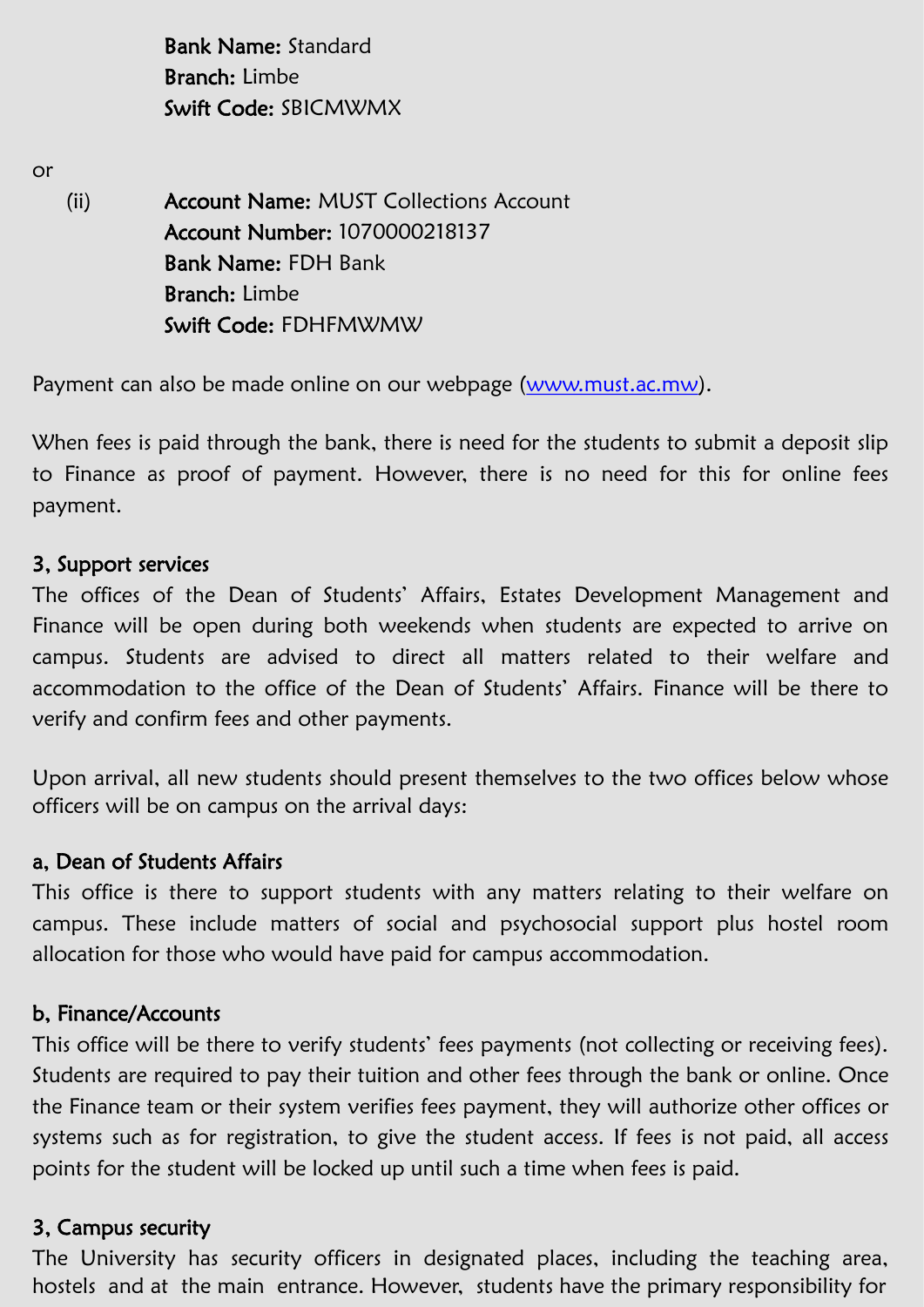ensuring that their belongings are safe. Each hostel occupant is supposed to ensure secure locking of their room when they go out.

The University is not responsible for students' security outside campus. Otherwise, any security issues should be reported to the University Security Officer on 0881621194 or email: [akamtule@must.ac.mw](mailto:akamtule@must.ac.mw)

### 4, Rules and regulations

All new students will receive a copy of the University's Rules and Regulations for their guidance. It is important for all students to familiarize themselves with these rules and regulations as ignorance of the same is no excuse during disciplinary actions.

# 5, Students' Orientation

All new/first year students are required to attend all orientation sessions. The orientation programme is designed to help students with all the information they need for their easy settling down on campus. It also helps students to ably understand their responsibilities as university students both academically and socially.

# 6, Catering Services

The University does not provide any meals to students. However, MUST has a cafeteria managed by an outsourced caterer and students access meals by paying directly to the caterer. There are also a number of options outside the campus where meals suiting different pocket sizes are on offer. While the University monitors the quality of meals in the outsourced cafeteria, it has no control over the quality of meals offered by vendors outside campus. As such, students are advised to only access food from reputable service providers for their health well-being.

# 7, Covid-19

Much as the Covid-19 infection figures have gone down, the pandemic remains with us and all students need to follow all the prescribed preventive measures both on campus and outside it. All students who feel sick or show symptoms of Covid-19, are encouraged to visit the University's health facility on campus for screening. Those who have not yet received Covid-19 vaccination, they are also encouraged to get a jab of their choice. The University clinic is available to provide guidance on where such vaccines can be accessed.

# 8, Loans for needy students

The University does not offer loans for students' tuition and other fees. Needy students are advised to apply for a loan from the government established Higher Education Students' Loans and Grants Board (HESLGB). Currently, the HESLGB has opened its window for loan applications for the coming academic year and new students are also eligible to apply before the closing date of June 21, 2022. Students can apply through a physical application form or online and access for both is through the HESLGB webpage [\(www.heslgb.mw\)](http://www.heslgb.mw). The Registry Office is also available to offer guidance and support for needy students seeking to